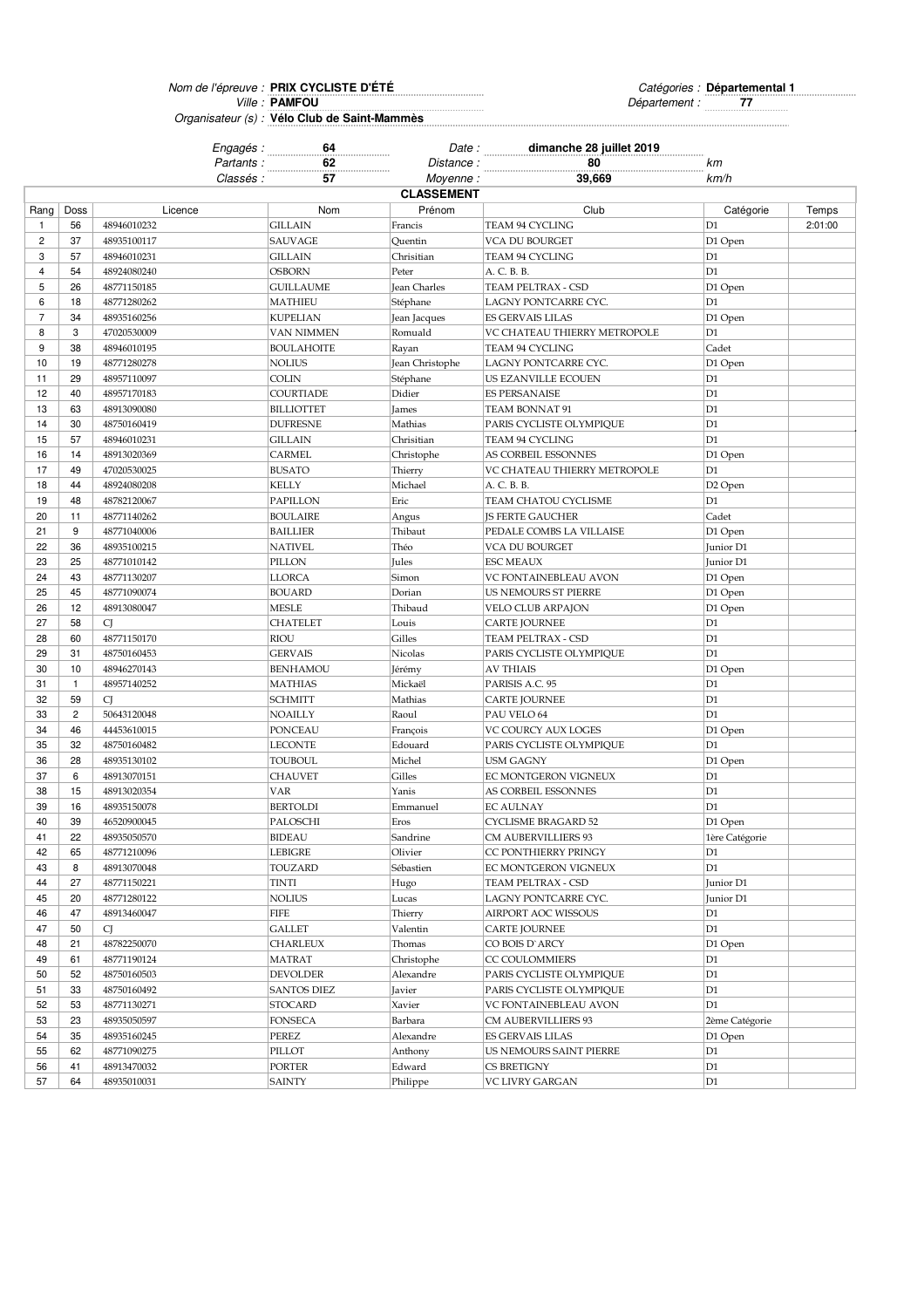$Cat\acute{e}gories:$  Départemental 2

|                |                | Engagés :                  | 70                            |                     | Categories :                                     | <b>Departemental 2</b> |         |
|----------------|----------------|----------------------------|-------------------------------|---------------------|--------------------------------------------------|------------------------|---------|
|                |                | Partants:                  | 62                            | <i>Distance :</i>   | 70                                               | km                     |         |
|                |                | Classés :                  | 59                            | Moyenne:            | 36,939                                           | km/h                   |         |
|                |                |                            |                               | <b>CLASSEMENT</b>   |                                                  |                        |         |
| Rang           | Doss           | Licence                    | Nom                           | Prénom              | Club                                             | Catégorie              | Temps   |
| $\mathbf{1}$   | 36             | 48935100227                | <b>ELOI</b>                   | <b>THIBAUD</b>      | <b>VCA DU BOURGET</b>                            | Junior D <sub>2</sub>  | 1:53:42 |
| 2              | $\overline{4}$ | 48771130004                | <b>BOISGIBAULT</b>            | Fabrice             | VC FONTAINEBLEAU AVON                            | D2                     |         |
| 3              | 68             | <b>CJ</b>                  | <b>SOENEN</b>                 | Christophe          | <b>CARTE JOURNEE</b>                             | D2                     |         |
| 4              | 60             | 48913070205                | <b>NOUVET</b>                 | Florian             | EC MONTGERON VIGNEUX                             | D2                     |         |
| 5              | $\overline{7}$ | 48935040047                | <b>LEFRANCOIS</b>             | Guillaume           | EC NEUILLY PLAISANCE                             | D2                     |         |
| 6              | 24             | 48771390007                | <b>SANITAS</b>                | Gael                | RO VILLUIS EVERLY                                | D2                     |         |
| $\overline{7}$ | 31             | 42891050074                | <b>GEMINNE</b>                | Olivier             | VELO CLUB DU SENONAIS                            | D2                     |         |
| 8              | 61             | 48913260026                | <b>NOYON</b>                  | Jerome              | <b>AC ORSAY</b>                                  | D2                     |         |
| 9              | $\overline{c}$ | 48771130244                | <b>BABAULT</b>                | Florent             | VC FONTAINEBLEAU AVON                            | D2                     |         |
| 10             | 13             | 48750160535                | <b>PLESSIER</b>               | Alexandre           | PARIS CYCLISTE OLYMPIQUE                         | D2                     |         |
| 11             | 43             | 48771210100                | <b>MARTINET</b>               | Pascal              | CC PONTHIERRY PRINGY                             | D2                     |         |
| 12             | 40             | 48771020036                | <b>PARIS</b>                  | Richard             | LA PÉDALE FERTOISE EQUIPE CYCLISTE DU P. D2 Open |                        |         |
| 13             | 9              | 48750160440                | <b>BONNET</b>                 | Eric                | PARIS CYCLISTE OLYMPIQUE                         | D <sub>2</sub> Open    |         |
| 14             | 18             | 48913070056                | <b>GUILLEMIN</b>              | Thierry             | EC MONTGERON VIGNEUX                             | D2                     |         |
| 15             | 50             | 48750100380                | <b>KRAWCZYK</b>               | Sébastien           | PARIS CYCLISTE OLYMPIQUE                         | D2                     |         |
| 16             | 59             | 48913480015                | PELLETIER                     | Jerome              | CC SAINT PIERRE DU PERRAY                        | D2                     |         |
| 17             | 17             | 48913070113                | <b>FERRI</b>                  | Pascal              | EC MONTGERON VIGNEUX                             | D2                     |         |
| 18             | 54             | 48946080009                | <b>DORANGE</b>                | <b>Elie Patrick</b> | TROPIKANA                                        | D2                     |         |
| 19             | 5              | 48771130284                | <b>GOUPIL</b>                 | Christophe          | VC FONTAINEBLEAU AVON                            | D2                     |         |
| 20             | $\mathbf{1}$   | 48935070405                | <b>MARTORELL</b>              | Laurent             | <b>B.C. NOISY LE GRAND</b>                       | D2                     |         |
| 21             | 58             | 48928000166                | <b>BALAY</b>                  | Damien              | LICENCE INDIVIDUELLE                             | D2                     |         |
| 22             | 29             | 48935130051                | LE TORIELLEC                  | Yves                | <b>USM GAGNY</b>                                 | D2                     |         |
| 23             | 28             | 48771280282                | <b>GENDRON</b>                | Nicolas             | LAGNY PONTCARRE CYC.                             | D2<br>D2               |         |
| 24             | 14             | 48946270281                | CHANDERNAGOR                  | Théo                | <b>AV THIAIS</b>                                 |                        |         |
| 25             | 52             | 48946080008                | <b>CITA</b>                   | Franck              | <b>TROPIKANA</b>                                 | D2                     |         |
| 26             | 45             | 48771230068                | <b>BOSCHI</b>                 | Loic                | <b>VC SULPICIEN</b>                              | D2<br>D2               |         |
| 27<br>28       | 70<br>65       | 48771150038                | <b>TESSON</b>                 | Denis<br>Renaud     | TEAM PELTRAX - CSD                               | D2                     |         |
| 29             | 62             | 48935040044                | <b>LEBRUN</b><br><b>ANDRE</b> | David               | EC NEUILLY PLAISANCE                             | D2                     |         |
| 30             | 3              | 48771280168<br>48771130046 | <b>BESCOND</b>                | Patrick             | LAGNY PONTCARRE CYC.<br>VC FONTAINEBLEAU AVON    | D2                     |         |
| 31             | 67             | CJ                         | <b>DORANGES</b>               | Jacky               | <b>CARTE JOURNEE</b>                             | D2                     |         |
| 32             | 38             | 48935100150                | <b>LEMEY</b>                  | Eric                | VCA DU BOURGET                                   | D2                     |         |
| 33             | 37             | 48935100220                | <b>JEZIORO</b>                | Etienne             | VCA DU BOURGET                                   | D2                     |         |
| 34             | 42             | 46100120005                | <b>MULLER</b>                 | Frédéric            | U V BUCHERES                                     | D2                     |         |
| 35             | 39             | 48935100194                | PION                          | Sébastien           | <b>VCA DU BOURGET</b>                            | D2 Open                |         |
| 36             | 20             | 48957130261                | <b>LORSOLD</b>                | <b>YANNICK</b>      | A. SOISY ENGHIEN LA BARRE                        | D2                     |         |
| 37             | 57             | 48771090044                | <b>CHERRIER</b>               | Olivier             | <b>SC GRETZ TOURNAN</b>                          | D2                     |         |
| 38             | 66             | 48771280133                | <b>FERREIRA</b>               | Manuel              | LAGNY PONTCARRE CYC.                             | D2                     |         |
| 39             | 22             | 48946150053                | <b>SENEGAS</b>                | Jean Claude         | <b>VC VINCENNES</b>                              | D2                     |         |
| 40             | 12             | 48750160531                | <b>MARY</b>                   | Vincent             | PARIS CYCLISTE OLYMPIQUE                         | D2                     |         |
| 41             | 49             | 47020530033                | <b>GADENNE</b>                | Sébastien           | VC CHATEAU THIERRY METROPOLE                     | D2                     |         |
| 42             | 30             | 48935130093                | <b>THOUMELIN</b>              | Mickaël             | <b>USM GAGNY</b>                                 | D2                     |         |
| 43             | 32             | 42891050266                | <b>POSENATO</b>               | Claude              | VELO CLUB DU SENONAIS                            | D <sub>2</sub>         |         |
| 44             | 23             | 48771390012                | <b>SANITAS</b>                | Eric                | RO VILLUIS EVERLY                                | D2                     |         |
| 45             | 69             | 48771020216                | <b>GERRANDON</b>              | Romain              | LA PÉDALE FERTOISE EQUIPE CYCLISTE DU P. D2      |                        |         |
| 46             | 27             | 48913080119                | <b>TAN</b>                    | Muammer             | <b>VELO CLUB ARPAJON</b>                         | D2                     |         |
| 47             | 56             | <sup>C</sup>               | <b>FERVARI</b>                | Théophile           | <b>CARTE JOURNEE</b>                             | D2                     |         |
| 48             | 34             | 48771150124                | DE OLIVEIRA                   | Carlos              | TEAM PELTRAX - CSD                               | D <sub>2</sub>         |         |
| 49             | 26             | 48913390010                | <b>BILLOT</b>                 | Julien              | EC MORSANG SUR ORGE                              | D2                     |         |
| 50             | 44             | 48771210018                | <b>VERNIER</b>                | Arnaud              | CC PONTHIERRY PRINGY                             | D2                     |         |
| 51             | 64             | 48782260153                | <b>BOUCHET</b>                | Sébastien           | vC ELANCOURT SAINT QUENTIN EN YVELINED2          |                        |         |
| 52             | 11             | 48750160314                | <b>LEGENTIL</b>               | Justin              | PARIS CYCLISTE OLYMPIQUE                         | D <sub>2</sub>         |         |
| 53             | 6              | 48771130227                | <b>SIBLET</b>                 | Sébastien           | VC FONTAINEBLEAU AVON                            | D2                     |         |
| 54             | 53             | 48756080502                | <b>BOUSCAL</b>                | Pierre Alexandre    | PARIS CYCLISTE OLYMPIQUE                         | D2                     |         |
| 55             | 55             | <b>CJ</b>                  | <b>DEHORGNE</b>               | Arnaud              | <b>CARTE JOURNEE</b>                             | D2                     |         |
| 56             | 35             | 48771150192                | <b>MARIA</b>                  | Didier              | TEAM PELTRAX - CSD                               | D2                     |         |
| 57             | 51             | 48935070404                | <b>JAMBON</b>                 | Pascal              | BC NOISY LE GRAND                                | D <sub>2</sub>         |         |
| 58             | 15             | 48946270067                | <b>GRIMBERT</b>               | François            | AV THIAIS                                        | D2 Open                |         |
| 59             | 16             | 48913070218                | DE OLIVEIRA                   | Ludovic             | EC MONTGERON VIGNEUX                             | D <sub>2</sub>         |         |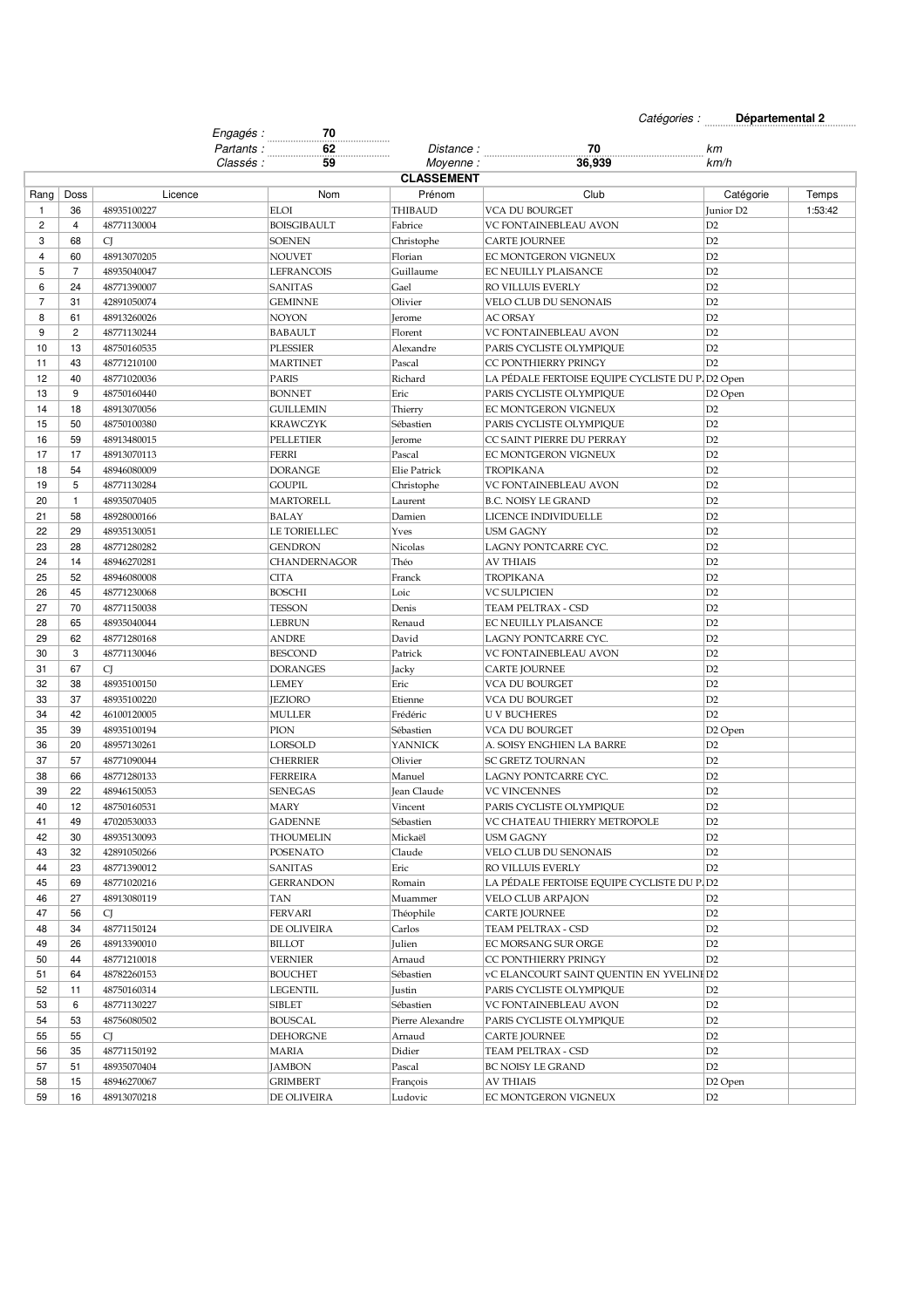Catégories : **Départemental 3**

| Calegories.<br>Departemental 3<br>Engagés :<br>63 |                |             |           |                   |               |                               |                  |         |
|---------------------------------------------------|----------------|-------------|-----------|-------------------|---------------|-------------------------------|------------------|---------|
|                                                   |                |             | Partants: | 60                | Distance:     | 70                            | kт               |         |
|                                                   |                |             | Classés : | 54                | Moyenne:      | 35,897                        | km/h             |         |
| <b>CLASSEMENT</b>                                 |                |             |           |                   |               |                               |                  |         |
| Rang                                              | Doss           | Licence     |           | Nom               | Prénom        | Club                          | Catégorie        | Temps   |
| 1                                                 | $\overline{7}$ | 48924010015 |           | <b>JEANJEAN</b>   | Patrick       | <b>CSM PUTEAUX</b>            | D <sub>3</sub>   | 1:57:00 |
| 2                                                 | 52             | 48913070057 |           | <b>GIRAULT</b>    | Sylvain       | EC MONTGERON VIGNEUX          | D <sub>3</sub>   |         |
| 3                                                 | 43             | 48782160102 |           | <b>MICHAELI</b>   | Andre         | EC VELIZY 78                  | D <sub>3</sub>   |         |
| 4                                                 | 8              | 48924010066 |           | PLAZA             | Olivier       | <b>CSM PUTEAUX</b>            | D <sub>3</sub>   |         |
| 5                                                 | 26             | 48771150210 |           | <b>REINE</b>      | Thierry       | TEAM PELTRAX - CSD            | D <sub>3</sub>   |         |
| 6                                                 | $\overline{4}$ | 48935230006 |           | <b>DEWILDE</b>    | Philippe      | EC NOISEENNE                  | D <sub>3</sub>   |         |
| $\overline{7}$                                    | 5              | 48935230007 |           | <b>LEGENTIL</b>   | Serge         | <b>EC NOISEENNE</b>           | D <sub>3</sub>   |         |
| 8                                                 | 6              | 48771380066 |           | <b>SUSSIAU</b>    | Harold        | <b>GUIDON PROVINOIS</b>       | D <sub>3</sub>   |         |
| 9                                                 | 44             | 48771190041 |           | <b>BORROZ</b>     | Jean Louis    | CC COULOMMIERS                | D <sub>3</sub>   |         |
| 10                                                | 37             | 52492890048 |           | <b>HAMELIN</b>    | LOIC          | POLE CYCLISME SAUMUROIS       | D <sub>3</sub>   |         |
| 11                                                | 3              | 48957140253 |           | CLAY              | Stéphane      | PARISIS A.C. 95               | D <sub>3</sub>   |         |
| 12                                                | 51             | 48938000023 |           | <b>COLBUS</b>     | David         | LICENCE INDIVIDUELLE          | D <sub>3</sub>   |         |
| 13                                                | 18             | 48771280134 |           | <b>BOUYER</b>     | Jacques       | LAGNY PONTCARRE CYC.          | D <sub>3</sub>   |         |
| 14                                                | 13             | 48935040121 |           | <b>NOLIUS</b>     | Bernard       | EC NEUILLY PLAISANCE          | D <sub>3</sub>   |         |
| 15                                                | 22             | 48935130115 |           | <b>SEGUIN</b>     | Philippe      | <b>USM GAGNY</b>              | D <sub>3</sub>   |         |
| 16                                                | 50             | 42890070005 |           | <b>PICHLER</b>    | Eric          | <b>ESPRIT SPORT 89</b>        | D <sub>3</sub>   |         |
| 17                                                | 60             | 48771280009 |           | LIENARD           | Guillaume     | LAGNY PONTCARRE CYC.          | D <sub>3</sub>   |         |
| 18                                                | 62             | 48913500032 |           | <b>DELON</b>      | Claudia       | CO COURCOURRONNES CYC FEMININ | D <sub>3</sub>   |         |
| 19                                                | 54             | 47020720011 |           | <b>DESMOULINS</b> | Didier        | REVO RACE BIKE CLUB           | D <sub>3</sub>   |         |
| 20                                                | 9              | 48771130179 |           | BENABDELMOUMENE   | Abdelkrim     | VC FONTAINEBLEAU AVON         | D <sub>3</sub>   |         |
| 21                                                | 21             | 48935130073 |           | <b>LEJEUNE</b>    | Alain         | <b>USM GAGNY</b>              | D <sub>3</sub>   |         |
| 22                                                | 36             | 48771140178 |           | <b>GICQUEL</b>    | Thierry       | <b>IS FERTE GAUCHER</b>       | D <sub>3</sub>   |         |
| 23                                                | 17             | 48750240304 |           | GIL               | Norbert       | <b>US METRO TRANSPORTS</b>    | D <sub>3</sub>   |         |
| 24                                                | 38             | 44453030134 |           | <b>MERLAEN</b>    | Patrick       | <b>VC DU BEAUNOIS</b>         | D <sub>3</sub>   |         |
| 25                                                | 29             | 48924150002 |           | <b>ANNE</b>       | Christophe    | COURBEVOIE SPORTS CYCLISME    | D <sub>3</sub>   |         |
| 26                                                | 55             | 48935040011 |           | <b>MARIE</b>      | Jean Michel   | EC NEUILLY PLAISANCE          | D <sub>3</sub>   |         |
| 27                                                | 11             | 48771130107 |           | <b>GONZO</b>      | Jean Philippe | VC FONTAINEBLEAU AVON         | D <sub>3</sub>   |         |
| 28                                                | 33             | 42891050061 |           | <b>RAINNOUARD</b> | José          | VELO CLUB DU SENONAIS         | D <sub>3</sub>   |         |
| 29                                                | $\mathbf{1}$   | 48771240036 |           | <b>HUET</b>       | Sébastien     | VC SAINT-MAMMES               | D <sub>3</sub>   |         |
| 30                                                | 49             | 48782160026 |           | <b>PRETS</b>      | Jean Luc      | EC VELIZY 78                  | D <sub>3</sub>   |         |
| 31                                                | 47             | 48938000008 |           | <b>LE MOIGNE</b>  | Eric Pierre   | LICENCE INDIVIDUELLE          | D <sub>3</sub>   |         |
| 32                                                | 10             | 48771130020 |           | <b>DA SILVA</b>   | Amarilio      | VC FONTAINEBLEAU AVON         | D <sub>3</sub>   |         |
| 33                                                | 40             | 48771230075 |           | <b>PARISOT</b>    | Eric          | <b>VC SULPICIEN</b>           | D <sub>3</sub>   |         |
| 34                                                | 35             | 48771210009 |           | <b>BERZIN</b>     | Olivier       | CC PONTHIERRY PRINGY          | D <sub>3</sub>   |         |
| 35                                                | 56             | 48935040057 |           | <b>BONAFE</b>     | Nicolas       | EC NEUILLY PLAISANCE          | D <sub>3</sub>   |         |
| 36                                                | 58             | 48913500054 |           | LE CORNEC         | Emeline       | CO COURCOURRONNES CYC FEMININ | D <sub>3</sub>   |         |
| 37                                                | 30             | 48924150105 |           | <b>HOUANARD</b>   | Bertrand      | COURBEVOIE SPORTS CYCLISME    | D <sub>3</sub>   |         |
| 38                                                | 39             | 48771230079 |           | <b>DURAND</b>     | Wilfried      | <b>VC SULPICIEN</b>           | D <sub>3</sub>   |         |
| 39                                                | 14             | 48935040119 |           | <b>PERRIN</b>     | Bruno         | EC NEUILLY PLAISANCE          | D <sub>3</sub>   |         |
| 40                                                | $\overline{2}$ | 48771240004 |           | TARDIVEAU         | Daniel        | <b>VC SAINT-MAMMES</b>        | D <sub>3</sub>   |         |
| 41                                                | 42             | 48924150218 |           | <b>GOFFIN</b>     | Serge         | COURBEVOIE SPORTS CYCLISME    | D <sub>3</sub>   |         |
| 42                                                | 45             | 48771130242 |           | RIBET             | Vincent       | VC FONTAINEBLEAU AVON         | D <sub>3</sub>   |         |
| 43                                                | 16             | 48913260038 |           | <b>MENAGER</b>    | Loïc          | <b>AC ORSAY</b>               | Arbitre Régional |         |
| 44                                                | 48             | 48771150004 |           | <b>GILARDINI</b>  | Vincent       | TEAM PELTRAX - CSD            | D <sub>3</sub>   |         |
| 45                                                | 25             | 48771150223 |           | GAULT             | Stéphane      | TEAM PELTRAX - CSD            | D <sub>3</sub>   |         |
| 46                                                | 53             | 47020720009 |           | LESAGE            | Didier        | REVO RACE BIKE CLUB           | D <sub>3</sub>   |         |
| 47                                                | 20             | 48935130235 |           | <b>DANNEVILLE</b> | Olivier       | <b>USM GAGNY</b>              | D <sub>3</sub>   |         |
| 48                                                | 12             | 48771130116 |           | TOURTE            | Philippe      | VC FONTAINEBLEAU AVON         | D <sub>3</sub>   |         |
| 49                                                | 23             | 48946080006 |           | <b>ATTOUMANI</b>  | Assadi        | TROPIKANA                     | D <sub>3</sub>   |         |
| 50                                                | 24             | 48771080009 |           | OILLIC            | Erwan         | AS CHELLES                    | D <sub>3</sub>   |         |
| 51                                                | 63             | 48946080018 |           | <b>VESANES</b>    | Jean          | TROPIKANA                     | D <sub>3</sub>   |         |
| 52                                                | 46             | 44280260048 |           | <b>BARBIER</b>    | Thierry       | C CHARTRES CYCLISME           | D <sub>3</sub>   |         |
| 53                                                | 32             | 48946270117 |           | <b>FOURNEAUX</b>  | Stéphane      | AV THIAIS                     | D <sub>3</sub>   |         |
| 54                                                | 27             | 48771150031 |           | <b>SEGUIN</b>     | Frédéric      | TEAM PELTRAX - CSD            | D <sub>3</sub>   |         |
|                                                   |                |             |           |                   |               |                               |                  |         |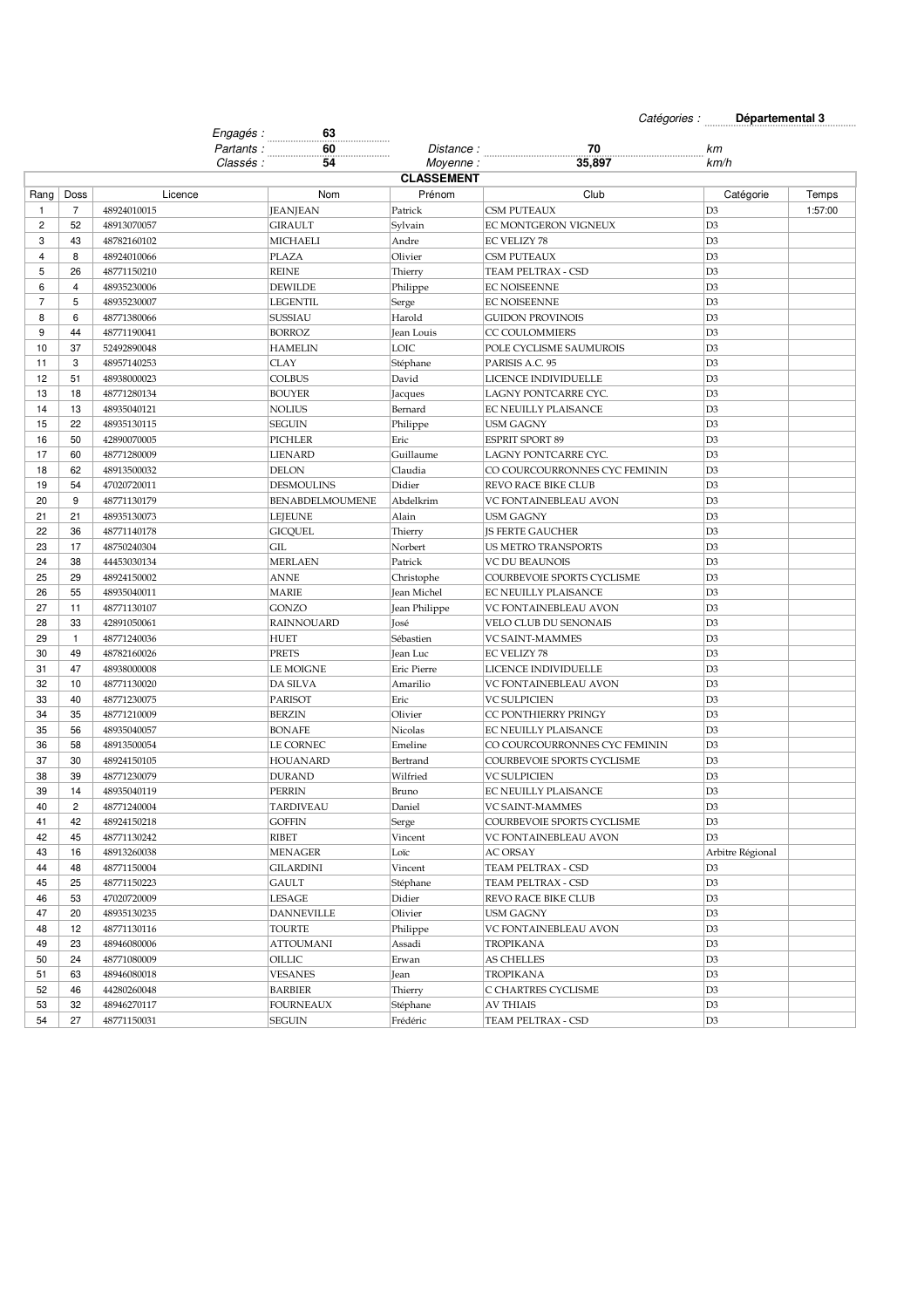Catégories : **Départemental 4**

|                | Categories :<br><b>Departemental 4</b> |             |                        |                    |                   |                              |                |         |
|----------------|----------------------------------------|-------------|------------------------|--------------------|-------------------|------------------------------|----------------|---------|
|                |                                        |             | Engagés :<br>Partants: | 61<br>59           | <i>Distance :</i> | 60                           | kт             |         |
|                |                                        |             | Classés :              | 57                 | Moyenne :         | 36,735                       | km/h           |         |
|                |                                        |             |                        |                    | <b>CLASSEMENT</b> |                              |                |         |
| Rang           | Doss                                   | Licence     |                        | Nom                | Prénom            | Club                         | Catégorie      | Temps   |
| 1              | 23                                     | 49272610081 |                        | PENNANGUER         | <b>SYLVAIN</b>    | VC SAULCEEN ELBEUF LES T.V.O | D <sub>4</sub> | 1:38:00 |
| 2              | 53                                     | 48758000195 |                        | <b>GRIPPAI</b>     | Pascal            | LICENCE INDIVIDUELLE         | D4             |         |
| 3              | 37                                     | 48771130274 |                        | <b>JULLY</b>       | Patrick           | VC FONTAINEBLEAU AVON        | D4             |         |
| 4              | 45                                     | 48782160091 |                        | <b>CHOISNE</b>     | Alain             | <b>EC VELIZY 78</b>          | D4             |         |
| 5              | 17                                     | 48924150009 |                        | <b>MUSELET</b>     | Christian         | COURBEVOIE SPORTS CYCLISME   | D4             |         |
| 6              | 6                                      | 48935040141 |                        | <b>RICHARD</b>     | Jean Luc          | EC NEUILLY PLAISANCE         | D4             |         |
| $\overline{7}$ | 20                                     | 44281100123 |                        | <b>RAGACHE</b>     | Didier            | <b>ES MAINTENON PIERRES</b>  | D4             |         |
| 8              | 8                                      | 48750160050 |                        | <b>MASOLA</b>      | Christian         | PARIS CYCLISTE OLYMPIQUE     | D4             |         |
| 9              | 60                                     | 48771190141 |                        | <b>LE STRAT</b>    | Bruno             | CC COULOMMIERS               | D4             |         |
| 10             | 28                                     | 48771280276 |                        | <b>HACHOUD</b>     | Guy               | LAGNY PONTCARRE CYC.         | D <sub>4</sub> |         |
| 11             | 5                                      | 48935040046 |                        | <b>LESCARCELLE</b> | Pierre            | EC NEUILLY PLAISANCE         | D4             |         |
| 12             | 27                                     | 48771280258 |                        | BARBA              | Robert            | LAGNY PONTCARRE CYC.         | D4             |         |
| 13             | 58                                     | 48913480008 |                        | <b>ROCHARD</b>     | Gerard            | CC SAINT PIERRE DU PERRAY    | D4             |         |
| 14             | 51                                     | 48946010038 |                        | <b>GUICHERON</b>   | Arry              | TEAM 94 CYCLING              | D4             |         |
| 15             | 39                                     | 48771130152 |                        | VARENGUIN          | Patrick           | VC FONTAINEBLEAU AVON        | D4             |         |
| 16             | 42                                     | 48771190031 |                        | <b>HERVILLARD</b>  | Gilles            | CC COULOMMIERS               | D4             |         |
| 17             | $\overline{4}$                         | 48935040022 |                        | <b>FOUESNANT</b>   | Frédéric          | EC NEUILLY PLAISANCE         | D4             |         |
| 18             | 59                                     | 48946030017 |                        | <b>MANGEMATIN</b>  | Paul              | VC CHEMINOTS ET VILLENEUVOIS | D4             |         |
| 19             | 9                                      | 48750160530 |                        | <b>TAIARIOL</b>    | Rolland           | PARIS CYCLISTE OLYMPIQUE     | D4             |         |
| 20             | 33                                     | 44450830177 |                        | LEROUGE            | Patrick           | <b>GUIDON CHALETTOIS</b>     | D4             |         |
| 21             | 47                                     | 48771230012 |                        | <b>MONTEVERDI</b>  | Dominique         | <b>VC SULPICIEN</b>          | D4             |         |
| 22             | $\mathbf{1}$                           | 48771240029 |                        | <b>BREUILLY</b>    | Yvan              | <b>VC SAINT-MAMMES</b>       | D4             |         |
| 23             | 36                                     | 48913290036 |                        | <b>FEVRIER</b>     | Dominique         | CC MENNECY VILLEROY          | D4             |         |
| 24             | 21                                     | 48771150222 |                        | <b>EVIN</b>        | Pascal            | TEAM PELTRAX - CSD           | D4             |         |
| 25             | 35                                     | 48913290020 |                        | <b>DEFRESNES</b>   | Didier            | CC MENNECY VILLEROY          | D4             |         |
| 26             | 49                                     | 48750160432 |                        | <b>BOUTON</b>      | Frédéric          | PARIS CYCLISTE OLYMPIQUE     | D4             |         |
| 27             | 46                                     | 48771500019 |                        | <b>CULIS</b>       | Philippe          | SAACY JOUARRE CYC 77         | D <sub>4</sub> |         |
| 28             | 55                                     | 48771140129 |                        | <b>MENNESSON</b>   | Michel            | <b>JS FERTE GAUCHER</b>      | D4             |         |
| 29             | 48                                     | 48771210038 |                        | <b>MARTINEZ</b>    | Philippe          | CC PONTHIERRY PRINGY         | D <sub>4</sub> |         |
| 30             | 25                                     | 48935050125 |                        | <b>GIROUX</b>      | <b>ANDRE</b>      | CM AUBERVILLIERS 93          | D4             |         |
| 31             | 30                                     | 48924090259 |                        | <b>DURIEUX</b>     | Yves              | ANTONY BERNY CYCLISTE        | D4             |         |
| 32             | 54                                     | CJ          |                        | <b>AUTISSIER</b>   | Joel              | <b>CARTE JOURNEE</b>         | D4             |         |
| 33             | 15                                     | 48924030091 |                        | <b>LEROY</b>       | Gérard            | RUEIL A.C.                   | D4             |         |
| 34             | 10                                     | 48946270046 |                        | GONCALVES DA CRUZ  | Carlo Alberto     | AV THIAIS                    | D4             |         |
| 35             | 22                                     | 48771150059 |                        | <b>TINTI</b>       | Frédéric          | TEAM PELTRAX - CSD           | D4             |         |
| 36             | 41                                     | 48935130121 |                        | <b>GAMBIRASIO</b>  | Laurent           | <b>USM GAGNY</b>             | D4             |         |
| 37             | 13                                     | 48913460051 |                        | VASSANT            | Robert            | AIRPORT A.O.C. WISSOUS       | D4             |         |
| 38             | 14                                     | 48913220036 |                        | <b>BARTAU</b>      | Didier            | <b>US RIS ORANGIS</b>        | D4             |         |
| 39             | 32                                     | 48913070331 |                        | <b>REMY</b>        | Sandra            | EC MONTGERON VIGNEUX         | D1             |         |
| 40             | 29                                     | 48935320019 |                        | <b>LEVAN</b>       | Serge             | <b>US BOIS SAINT-DENIS</b>   | D <sub>4</sub> |         |
| 41             | 61                                     | 48778000136 |                        | <b>COLLONNIER</b>  | Eric              | LICENCE INDIVIDUELLE         | D4             |         |
| 42             | 38                                     | 48771130286 |                        | <b>MERCIER</b>     | Thierry           | VC FONTAINEBLEAU AVON        | D4             |         |
| 43             | 31                                     | 48771220010 |                        | WYSOCKA            | Jean Michel       | AS VOISENON CYCLISME         | D4             |         |
| 44             | 34                                     | 48771050005 |                        | <b>GALLOIS</b>     | Jean Pierre       | MELUN CYCL. ORGANISATION     | D4             |         |
| 45             | 40                                     | 42891050244 |                        | <b>FRISQUET</b>    | Joël              | VELO CLUB DU SENONAIS        | D4             |         |
| 46             | 57                                     | 44453030132 |                        | VANDERTAELEN       | Patrick           | VC DU BEAUNOIS               | D4             |         |
| 47             | 26                                     | 48750240027 |                        | TOUCHEFEU          | Pierre            | <b>US METRO TRANSPORTS</b>   | D4             |         |
| 48             | 50                                     | 48771190063 |                        | <b>RENAIS</b>      | Olivier           | CC COULOMMIERS               | D4             |         |
| 49             | 12                                     | 48913460003 |                        | <b>RENAUD</b>      | Dominique         | AIRPORT A.O.C. WISSOUS       | D4             |         |
| 50             | 3                                      | 48913010171 |                        | WOLFERSBERGER      | Arnaud            | VC SAVIGNY SUR ORGE          | D4             |         |
| 51             | $\overline{2}$                         | 48771240022 |                        | <b>MACHIN</b>      | Jean Philippe     | VC SAINT-MAMMES              | D4             |         |
| 52             | 56                                     | 48771040236 |                        | <b>LIEGEOIS</b>    | Jean Luc          | PEDALE COMBS LA VILLAISE     | D4             |         |
| 53             | 18                                     | 48771510005 |                        | TRUCHET            | Patrice           | TEAM HBS CYCLING             | D4             |         |
| 54             | $\overline{7}$                         | 48924010132 |                        | PRETESEILLE        | Thierry           | CSM PUTEAUX                  | D4             |         |
| 55             | 44                                     | 48771230115 |                        | <b>DELORIS</b>     | Noël              | <b>VC SULPICIEN</b>          | D4             |         |
| 56             | 11                                     | 48946070071 |                        | <b>DEVILLERS</b>   | Stéphane          | US ALFORTVILLE CYCLISME      | D4             |         |
| 57             | 52                                     | 52721510002 |                        | <b>FEUILLARD</b>   | Alain             | CC CONNERREEN                | D4             |         |